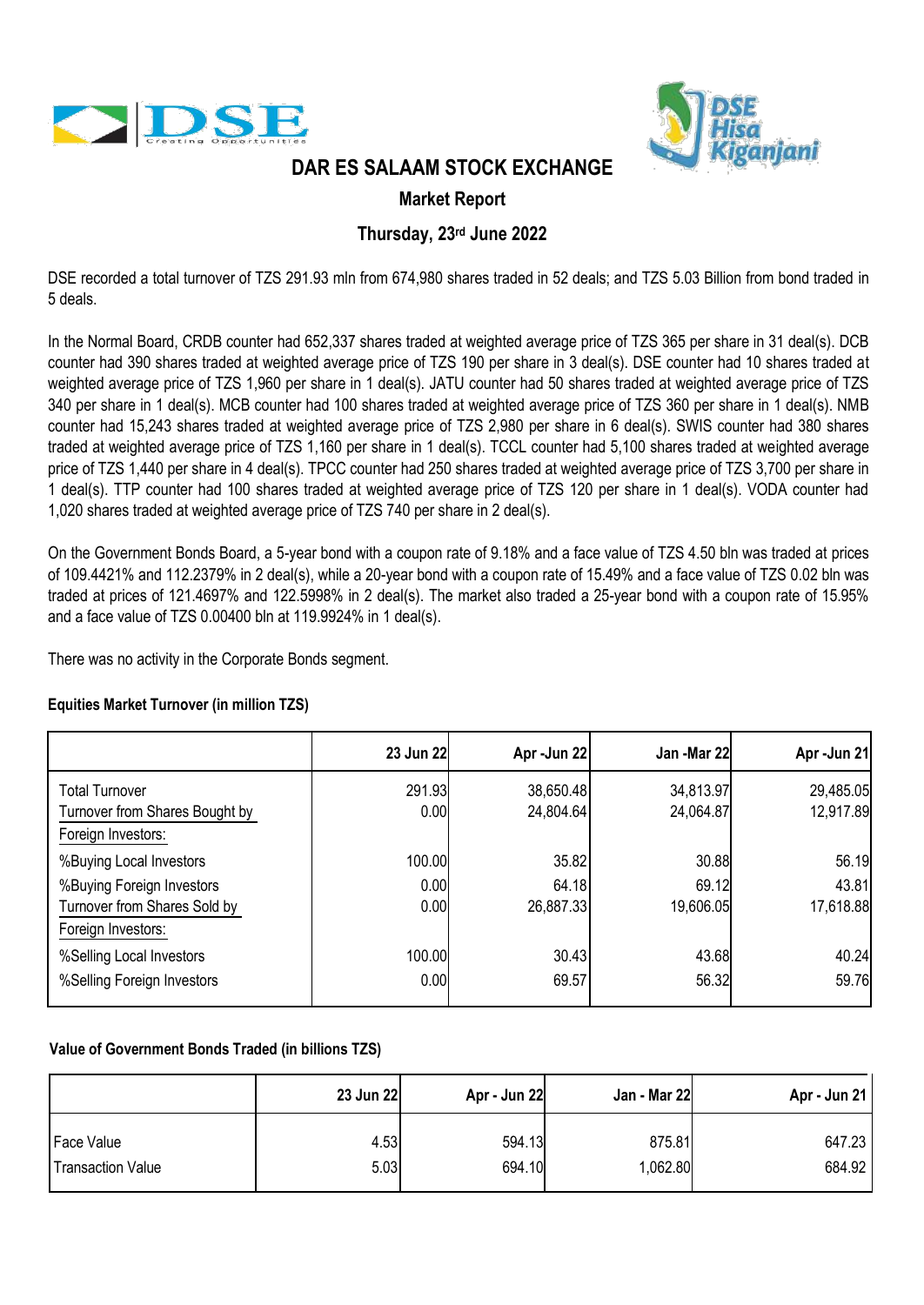## **Value of Corporate Bonds Traded (in Million TZS)**

|                          | 23 Jun 22 | Apr - Jun 22 | Jan - Mar 22 | Apr - Jun 21 |
|--------------------------|-----------|--------------|--------------|--------------|
| Face Value               |           | 10.60        | 64.00        | 416.44       |
| <b>Transaction Value</b> |           | 9.82         | 58.58        | 385.39       |

# **Key Market Indicators:**

|                                                   | 23 Jun 22 | 31 May 22 | 30 Jun 21 |
|---------------------------------------------------|-----------|-----------|-----------|
| <b>Total Market Capitalisation (TZS)</b><br>bln)  | 15,090.64 | 15,803.54 | 16,514.69 |
| Domestic Market Capitalisation<br>(TZS bln)       | 10,237.14 | 10,436.58 | 9,620.60  |
| <b>Outstanding Government Bonds</b><br>(TZS bln)  | 15,627.19 | 15,756.34 | 13,796.47 |
| <b>Outstanding Corporate Bonds (TZS)</b><br>bln)  | 113.93    | 113.93    | 128.89    |
| <b>Outstanding Sustainable Bonds</b><br>(TZS bln) | 74,27     |           | 0         |
| All Share Index (DSEI)                            | 1,810.34  | 1,895.85  | 1,985.83  |
| Tanzania Share Index (TSI)                        | 3,871.27  | 3,946.68  | 3,653.03  |
| Industrial & Allied (IA)                          | 5,051.61  | 5,086.23  | 4,987.31  |
| Banks, Finance & Investment (BI)                  | 3,294.13  | 3,500.40  | 2,655.87  |
| Commercial Services (CS)                          | 2,139.33  | 2,134.28  | 2,139.33  |
| TZS/USD (BOT Mean Rate)                           | 2,303.06  | 2,300.70  | 2,298.93  |
| TZS/KE (BOT Mean Rate)                            | 19.58     | 19.71     | 21.32     |
| TZS/GBP (BOT Mean Rate)                           | 2,823.10  | 2,907.40  | 3,179.43  |

S. MREMA For: CHIEF EXECUTIVE OFFICER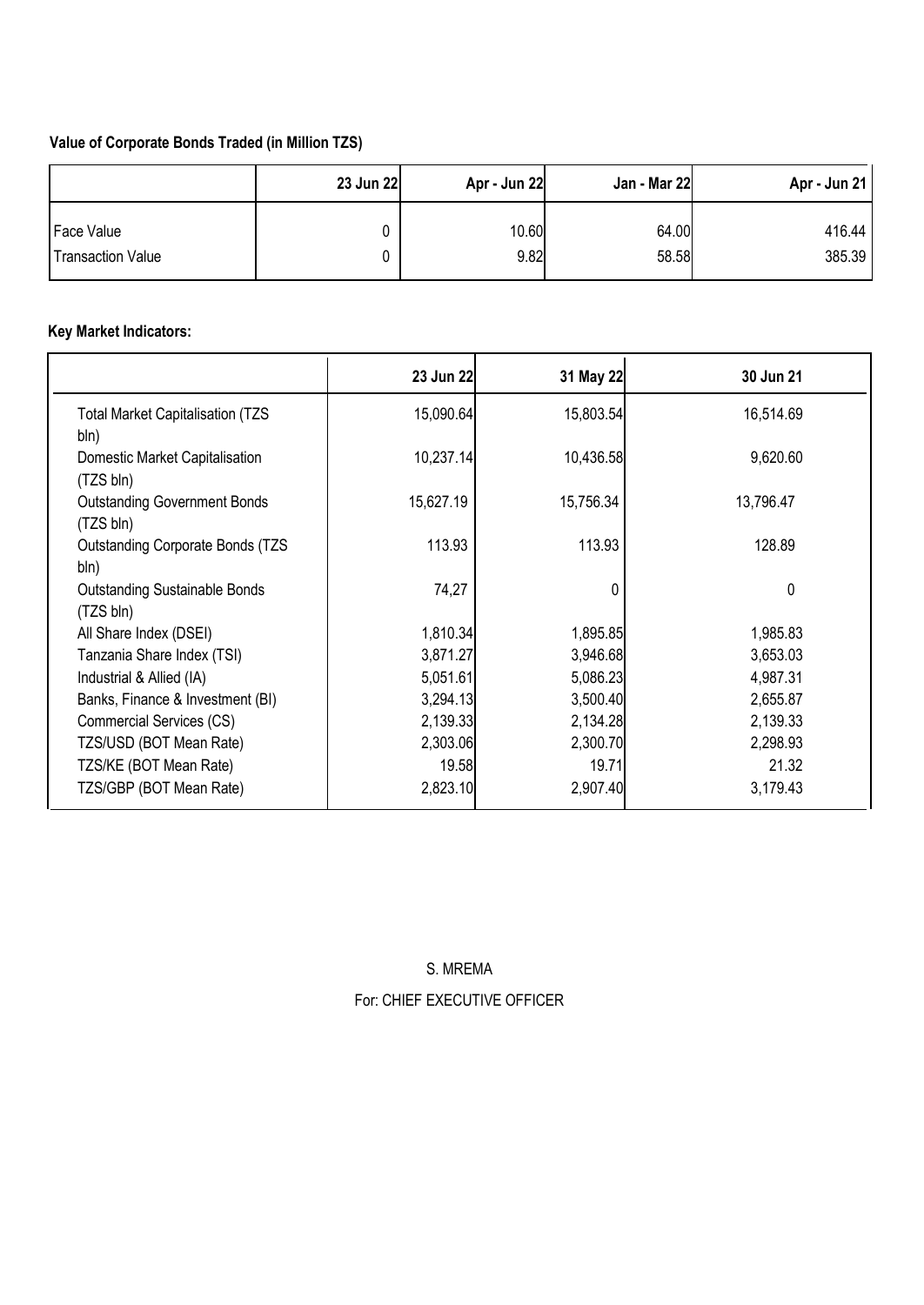



### **Dar Es Salaam Stock Exchange**

Division:Equity & Fixed Income Markets

Box 70081, 3rd Floor, Kambarage House, 6 Ufukoni Street, Dar es Salaam

Web: www.dse.co.tz Fax: +255 22 2133849 Tel: 255 22 2123983 Email: info@dse.co.tz

#### **EQUITY DAILY PRICES DATE: 23-June-2022**

| Co.           | <b>Opening Price</b><br>(TZS) | <b>Closing Price</b><br>(TZS) | High<br>(TZS) | Low<br>(TZS) | <b>Turnover</b><br>(TZS) | Deals       | Outstanding<br><b>Bids</b> | Outstanding<br><b>Offers</b> | Volume      | <b>Market Cap (TZS)</b><br><b>Billions</b> |  |
|---------------|-------------------------------|-------------------------------|---------------|--------------|--------------------------|-------------|----------------------------|------------------------------|-------------|--------------------------------------------|--|
| CRDB          | 360                           | 365                           | 380           | 355          | 236,995,685              | 31          | 76,544                     | 319,107                      | 652,337     | 953.32                                     |  |
| DCB           | 190                           | 190                           | 190           | 190          | 74,100                   | 3           | 0                          | 34,467                       | 390         | 18.55                                      |  |
| <b>DSE</b>    | 1,960                         | 1,960                         | 1,960         | 1,960        | 19,600                   |             | 0                          | 20                           | 10          | 46.70                                      |  |
| EABL          | 2,340                         | 2,310                         | 0             | $\mathbf 0$  | $\mathbf 0$              | $\mathbf 0$ | $\mathbf 0$                | $\mathbf 0$                  | $\mathbf 0$ | 1,826.69                                   |  |
| <b>JATU</b>   | 345                           | 345                           | 340           | 340          | 17,000                   |             | 0                          | 9,953                        | 50          | 6.88                                       |  |
| <b>JHL</b>    | 5,100                         | 5,100                         | 0             | $\mathbf 0$  | 0                        | 0           | 0                          | 0                            | 0           | 369.61                                     |  |
| KA**          | 80                            | 80                            | 0             | $\mathbf 0$  | $\mathbf 0$              | $\mathbf 0$ | 0                          | $\mathbf 0$                  | 0           | 454.51                                     |  |
| KCB           | 720                           | 720                           | 0             | $\mathbf 0$  | $\mathbf 0$              | $\mathbf 0$ | $\mathbf 0$                | 0                            | 0           | 2,138.64                                   |  |
| <b>MBP</b>    | 490                           | 490                           | 0             | 0            | $\mathbf 0$              | 0           | 0                          | 21,047                       | 0           | 12.95                                      |  |
| MCB           | 395                           | 395                           | 360           | 360          | 36,000                   |             | $\mathbf 0$                | 9,730                        | 100         | 24.42                                      |  |
| <b>MKCB</b>   | 780                           | 780                           | 0             | $\mathbf 0$  | $\mathbf 0$              | $\mathbf 0$ | 0                          | 56,582                       | $\mathbf 0$ | 18.37                                      |  |
| <b>MUCOBA</b> | 400                           | 400                           | 0             | $\mathbf 0$  | $\mathbf 0$              | $\mathbf 0$ | 0                          | 12,180                       | 0           | 13.07                                      |  |
| <b>NICO</b>   | 325                           | 325                           | 0             | 0            | $\mathbf 0$              | $\mathbf 0$ | 15,220                     | 0                            | 0           | 22.48                                      |  |
| <b>NMB</b>    | 2,940                         | 2,980                         | 3,000         | 2,900        | 45,355,100               | 6           | 8,119                      | 0                            | 15,243      | 1,490.00                                   |  |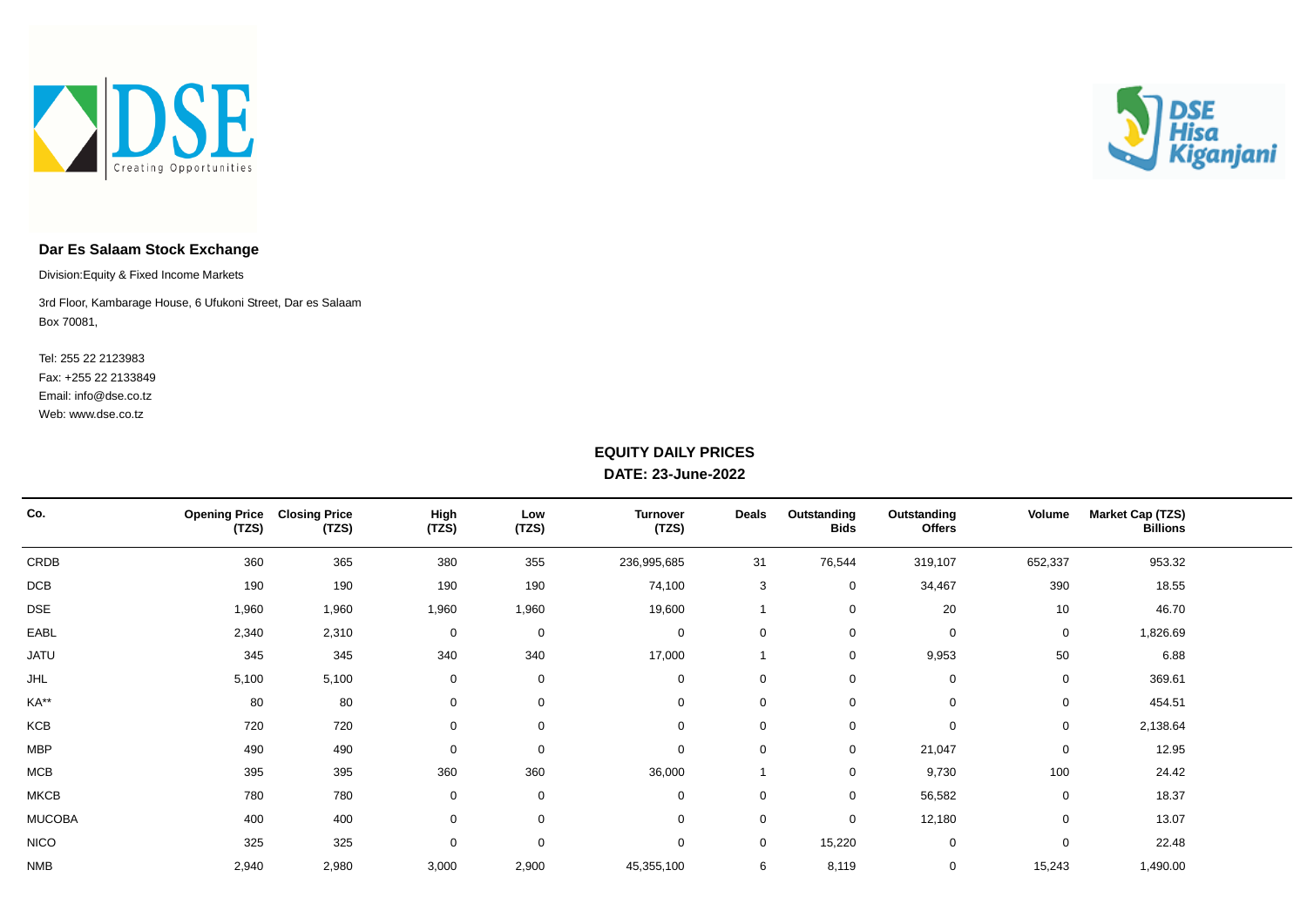| Co.          | <b>Opening Price</b><br>(TZS) | <b>Closing Price</b><br>(TZS) | High<br>(TZS) | Low<br>(TZS) | <b>Turnover</b><br>(TZS) | <b>Deals</b>   | Outstanding<br><b>Bids</b> | Outstanding<br><b>Offers</b> | Volume      | <b>Market Cap (TZS)</b><br><b>Billions</b> |  |
|--------------|-------------------------------|-------------------------------|---------------|--------------|--------------------------|----------------|----------------------------|------------------------------|-------------|--------------------------------------------|--|
| <b>NMG</b>   | 335                           | 330                           | $\mathbf 0$   | $\mathbf 0$  | $\mathbf 0$              | $\Omega$       | $\mathbf 0$                | $\mathbf 0$                  | 0           | 62.22                                      |  |
| PAL          | 400                           | 400                           | $\mathbf 0$   | $\mathbf 0$  | $\mathbf 0$              | $\mathbf 0$    | $\mathbf 0$                | 47,660                       | 0           | 64.19                                      |  |
| <b>SWALA</b> | 450                           | 450                           | $\pmb{0}$     | $\mathbf 0$  | 0                        | $\mathbf 0$    | 0                          | 49,953                       | $\mathsf 0$ | 47.79                                      |  |
| SWIS         | 1,120                         | 1,120                         | 1,160         | 1,160        | 440,800                  |                | 2,675                      | $\mathbf 0$                  | 380         | 40.32                                      |  |
| <b>TBL</b>   | 10,900                        | 10,900                        | $\mathbf 0$   | $\mathbf 0$  | $\mathbf 0$              | $\mathbf 0$    | $\mathbf 0$                | 72,195                       | $\mathbf 0$ | 3,216.11                                   |  |
| <b>TCC</b>   | 17,000                        | 17,000                        | $\mathbf 0$   | $\mathbf 0$  | $\mathbf 0$              | $\mathbf 0$    | $\mathbf 0$                | 32,787                       | 0           | 1,700.00                                   |  |
| <b>TCCL</b>  | 1,440                         | 1,440                         | 1,440         | 1,420        | 7,301,380                | 4              | 1,500                      | 20,133                       | 5,100       | 91.69                                      |  |
| <b>TICL</b>  | 285                           | 285                           | $\mathbf 0$   | $\mathbf 0$  | 0                        | $\mathbf 0$    | $\mathbf 0$                | 178,047                      | 0           | 20.83                                      |  |
| <b>TOL</b>   | 550                           | 550                           | $\mathbf 0$   | $\mathbf 0$  | $\mathbf 0$              | $\mathbf 0$    | $\mathbf 0$                | $\mathbf 0$                  | $\mathbf 0$ | 32.55                                      |  |
| <b>TPCC</b>  | 3,800                         | 3,800                         | 3,700         | 3,700        | 925,000                  | -1             | 7,951                      | $\mathbf 0$                  | 250         | 683.71                                     |  |
| <b>TTP</b>   | 120                           | 120                           | 120           | 120          | 12,000                   |                | 70                         | 5,533                        | 100         | 2.24                                       |  |
| USL          | 5                             | 5                             | $\mathbf 0$   | $\mathbf 0$  | $\mathbf 0$              | $\mathbf 0$    | $\mathbf 0$                | $\mathbf 0$                  | 0           | 1.82                                       |  |
| VODA         | 770                           | 770                           | 740           | 740          | 754,800                  | $\overline{2}$ | $\mathbf 0$                | 1,294,635                    | 1,020       | 1,724.80                                   |  |
| YETU         | 510                           | 510                           | $\mathbf 0$   | $\mathbf 0$  | $\mathbf 0$              | $\mathbf 0$    | $\mathbf 0$                | 4,800                        | 0           | 6.18                                       |  |
| <b>Total</b> |                               |                               |               |              | 291,931,465              | 52             |                            |                              | 674,980     | 15,090.64                                  |  |

*\*\* Kenya Airways PLC (KA) suspension from trading on its Primary Market at the Nairobi Securities Exchange (NSE) has been extended from 5th January, 2022 to 5th January, 2023. Meanwhile, KA shares have also been suspended from trading at the DSE from 6th July, 2020 as per rule 57(1) and (2) of the DSE Rules, 2016*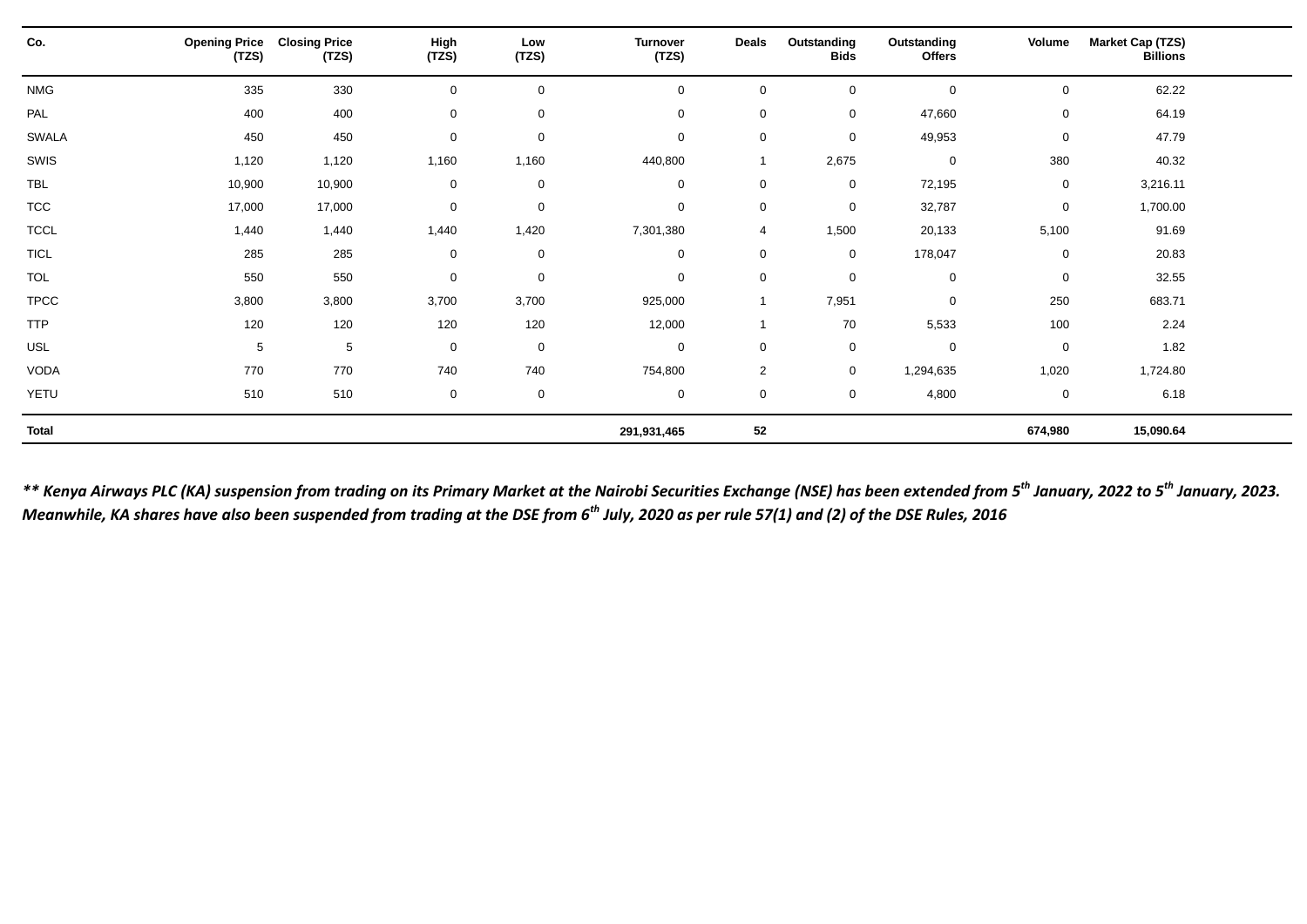



#### **Dar Es Salaam Stock Exchange**

Division:Equity & Fixed Income Markets

Box 70081, 3rd Floor, Kambarage House, 6 Ufukoni Street, Dar es Salaam

Web: www.dse.co.tz Fax: +255 22 2133849 Tel: 255 22 2123983 Email: info@dse.co.tz

#### **Daily Price Information**

| <b>Trade Date</b> | Bond No. | <b>Term</b><br>(Years) | Coupon Issue Date<br>(%) | <b>Maturity Date</b> | Amount<br>(Bln TZS) | <b>Deals</b> | Price<br>(%) | Yield   |
|-------------------|----------|------------------------|--------------------------|----------------------|---------------------|--------------|--------------|---------|
| 23/06/2022        | 513      | 20                     | 15.49 01/08/2019         | 01/08/2039           | 0.01200             |              | 121.4697     | 13.1899 |
| 23/06/2022        | 535      | 20                     | 15.49 21/05/2020         | 21/05/2040           | 0.01010             |              | 122.5998     | 11.3024 |
| 23/06/2022        | 561      | 25                     | 15.95 22/04/2021         | 22/04/2046           | 0.00400             |              | 119.9924     | 13.4043 |
| 23/06/2022        | 565      | 5                      | 9.18 16/06/2021          | 17/06/2026           | 2.00000             |              | 109.4421     | 6.5002  |
| 23/06/2022        | 571      | 5                      | 9.18 16/09/2021          | 16/09/2026           | 2.50000             |              | 112.2379     | 6.4955  |
| <b>Total</b>      |          |                        |                          |                      | 4.52610             | 5            |              |         |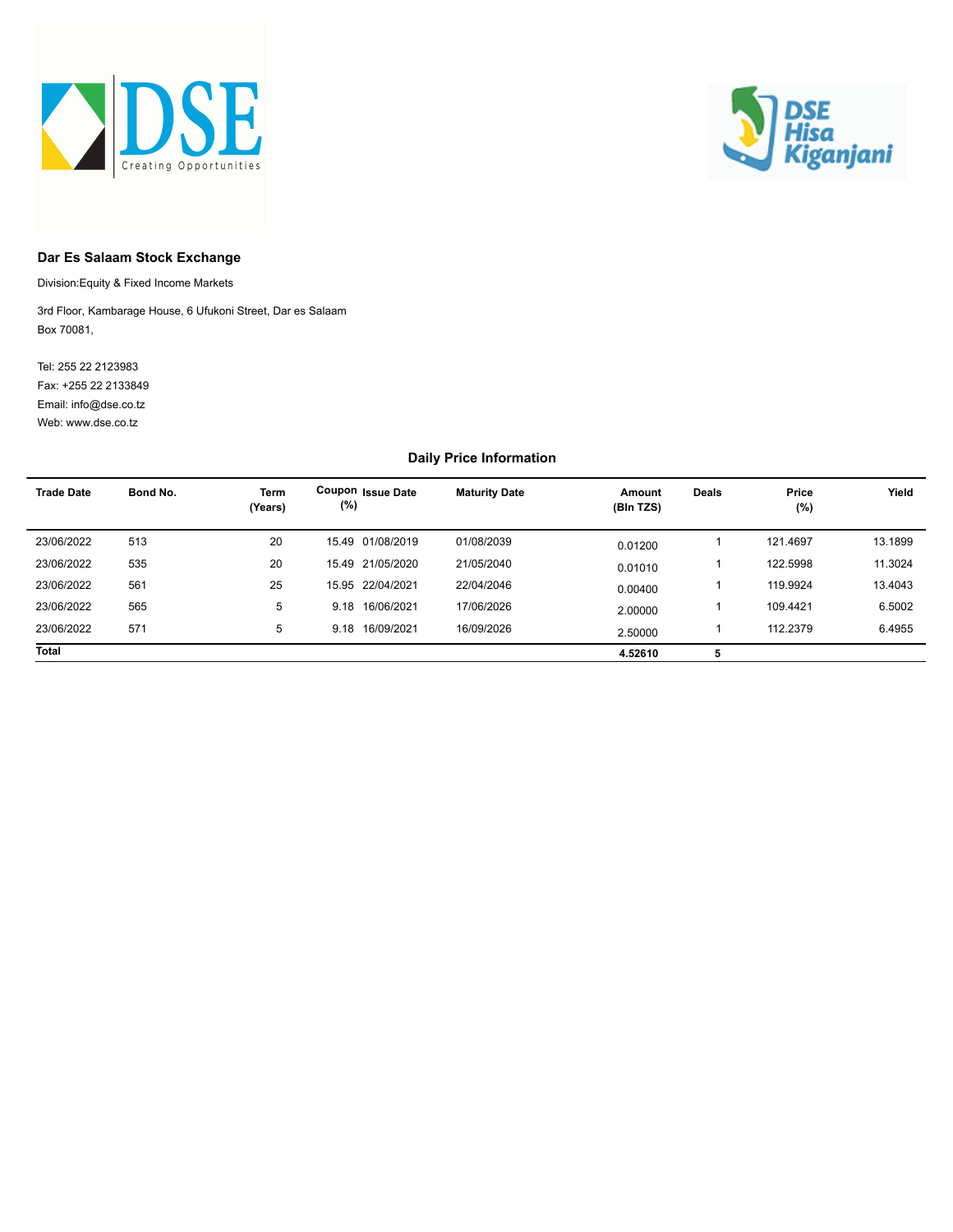#### **Dar Es Salaam Stock Exchange**

Division:Equity & Fixed Income Markets

Box 70081, 3rd Floor, Kambarage House, 6 Ufukoni Street, Dar es Salaam

Web: www.dse.co.tz Fax: +255 22 2133849 Tel: 255 22 2123983 Email: info@dse.co.tz

# **YIELD CURVE REPORT**

| <b>Benchmark</b> | <b>Maturity</b> | <b>Buy Rate</b> | Sell Rate | <b>Benchmark Rate</b> | <b>Trade Date</b>    |  |
|------------------|-----------------|-----------------|-----------|-----------------------|----------------------|--|
| 2 Year           |                 |                 |           |                       |                      |  |
| GOVB             | 2 Year          | 6.00            | 5.50      | 5.90                  | 2022-06-23 1:49:27PM |  |
| GOVB             | 2 Year          | 6.20            | 5.80      | 5.90                  | 2022-06-23 3:21:52PM |  |
| GOVB             | 2 Year          | 6.00            | 5.80      | 5.90                  | 2022-06-23 3:23:48PM |  |
| GOVB             | 2 Year          | 6.50            | 5.80      | 5.90                  | 2022-06-23 3:35:56PM |  |
| 5 Year           |                 |                 |           |                       |                      |  |
| GOVB             | 5 Year          | 7.50            | 7.00      | 7.80                  | 2022-06-23 1:49:11PM |  |
| GOVB             | 5 Year          | 7.50            | 7.00      | 7.80                  | 2022-06-23 3:21:41PM |  |
| GOVB             | 5 Year          | 7.50            | 7.00      | 7.80                  | 2022-06-23 3:24:27PM |  |
| GOVB             | 5 Year          | 9.00            | 8.10      | 7.80                  | 2022-06-23 3:28:56PM |  |
| GOVB             | 5 Year          | 7.60            | 6.80      | 7.80                  | 2022-06-23 3:36:30PM |  |
| 7 Year           |                 |                 |           |                       |                      |  |
| GOVB             | 7 Year          | 8.50            | 8.00      | 8.25                  | 2022-06-23 1:49:00PM |  |
| GOVB             | 7 Year          | 8.50            | 8.00      | 8.25                  | 2022-06-23 3:21:38PM |  |
| GOVB             | 7 Year          | 8.50            | 8.00      | 8.25                  | 2022-06-23 3:24:32PM |  |
| GOVB             | 7 Year          | 8.95            | 7.50      | 8.25                  | 2022-06-23 3:37:05PM |  |
| 10 Year          |                 |                 |           |                       |                      |  |
| GOVB             | 10 Year         | 10.00           | 9.50      | 9.85                  | 2022-06-23 1:48:48PM |  |
| GOVB             | 10 Year         | 10.20           | 9.70      | 9.85                  | 2022-06-23 3:21:34PM |  |
| GOVB             | 10 Year         | 10.00           | 9.70      | 9.85                  | 2022-06-23 3:24:38PM |  |
| GOVB             | 10 Year         | 10.50           | 9.70      | 9.85                  | 2022-06-23 3:38:33PM |  |
| 15 Year          |                 |                 |           |                       |                      |  |
| GOVB             | 15 Year         | 11.00           | 10.50     | 10.68                 | 2022-06-23 1:48:39PM |  |
| GOVB             | 15 Year         | 11.30           | 10.85     | 10.68                 | 2022-06-23 3:21:25PM |  |
| GOVB             | 15 Year         | 11.00           | 10.85     | 10.68                 | 2022-06-23 3:24:45PM |  |
| GOVB             | 15 Year         | 11.20           | 10.60     | 10.68                 | 2022-06-23 3:28:41PM |  |
| GOVB             | 15 Year         | 10.50           | 9.00      | 10.68                 | 2022-06-23 3:39:22PM |  |
| 20 Year          |                 |                 |           |                       |                      |  |
| GOVB             | 20 Year         | 12.00           | 11.50     | 11.95                 | 2022-06-23 1:48:26PM |  |
| GOVB             | 20 Year         | 12.40           | 11.70     | 11.95                 | 2022-06-23 3:21:14PM |  |